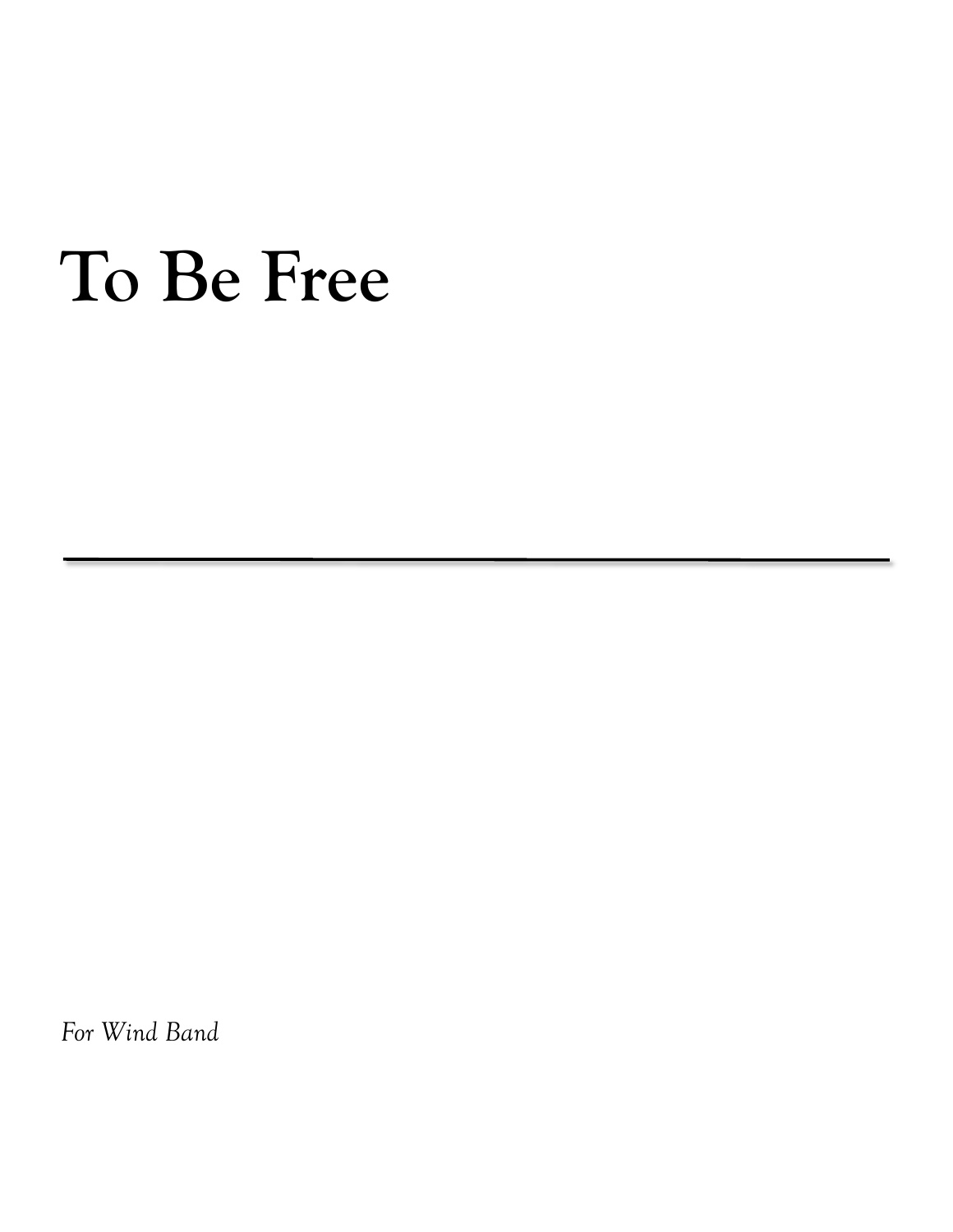## **Instrumentation**

| Piccolo              | Trumpet in Bb 1-3                                          |  |  |
|----------------------|------------------------------------------------------------|--|--|
| Flute 1-2            | Flugelhorn (Optional)*                                     |  |  |
| Oboe                 | Horn 1-4                                                   |  |  |
| Bassoon 1-2          | Trombone 1-2                                               |  |  |
| Clarinet in Eb       | <b>Bass Trombone</b>                                       |  |  |
| Clarinet in $Bb$ 1-3 | Euphonium                                                  |  |  |
| Bass Clarinet in Bb  | Tuba                                                       |  |  |
| Alto Sax 1-2         | Double Bass                                                |  |  |
| <b>Tenor Sax</b>     | Timpani (D, C, G, F)                                       |  |  |
| Bari Sax             | Mallets (Vibraphone, Xylophone)                            |  |  |
|                      | Percussion 1 (Triangle, Tambourine)                        |  |  |
|                      | Percussion 2 (Cymbal, B.D.)                                |  |  |
|                      | *Flugelhorn can be omitted as there are cues for the solos |  |  |
|                      | in Trumpet 1 or the actual part can be played by a trum-   |  |  |
|                      | pet, given that there are enough trumpets to balance and   |  |  |
|                      | cover all parts.                                           |  |  |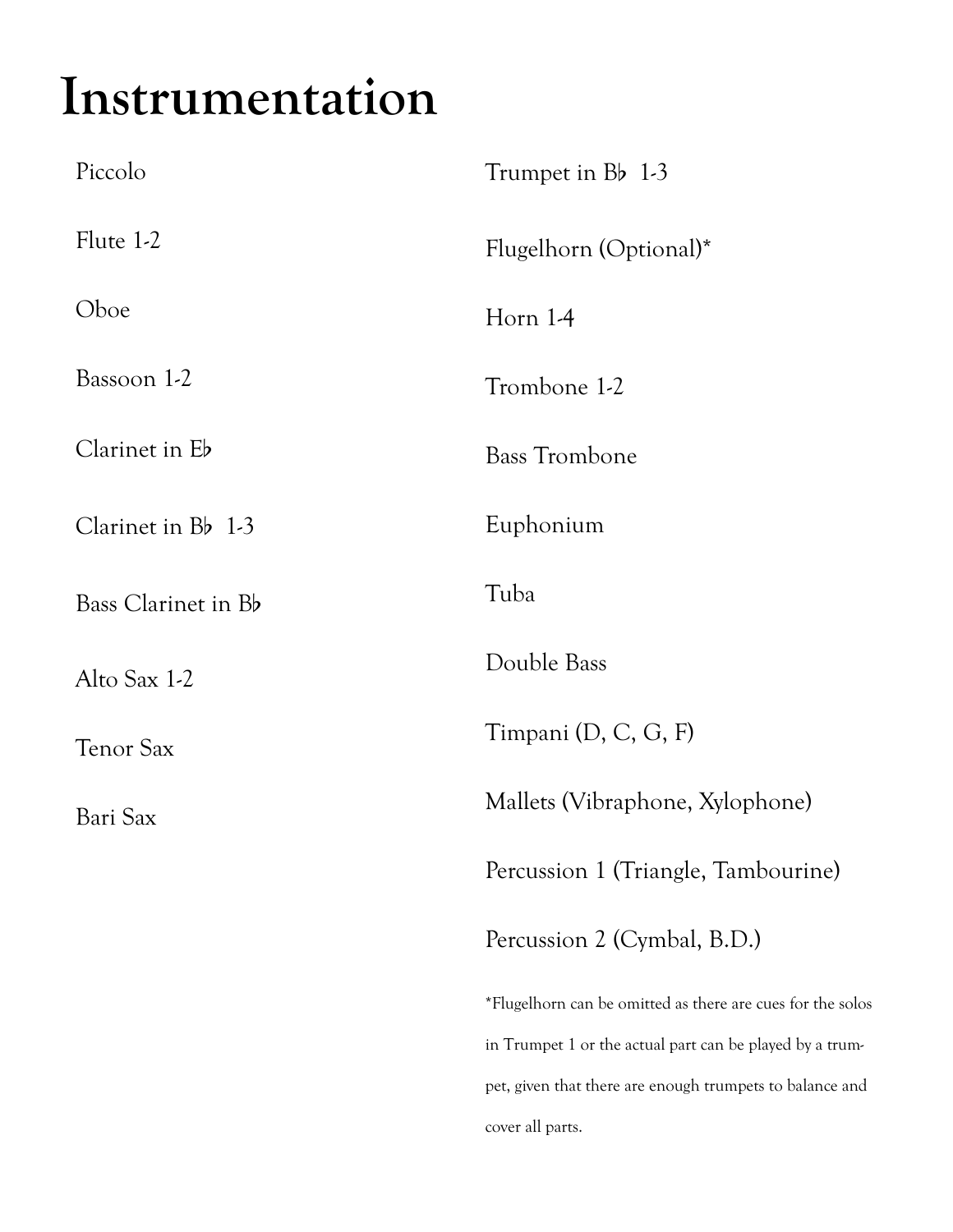### **Performance Notes**

The opening solos and chorale from mm. 1 to 13 should be quite simple and plaintive. It represents an unsure (hence the odd harmonies), but pleasant initial evaluation of where my bond with Her is. Leading up to Rehearsal 42, that passion should ramp up as the music realizes just how warm and tender She is. It fades away with the same mood as the start.

Throughout the fast music, the alternating 6/8 to 3/4 is the norm but do be mindful of the time changes (some 5/8 and a few 7/8 bars) and hemiolas. Such hemiolas include the very first bar of the section, Rehearsal 57, and mm. 106. All of these hemiolas need to have emphasis on the syncopation. Be sure to keep a light mood throughout even though the music changes a lot. This represents the fun-loving and quirky side of Her that always seems to change, but is consistent with who She is. This is represented in the 6/8 to 3/4 motive that is always present in the music but does change from time to time.

The middle section returns the theme from the first section but in a more emotional way. A new *Appassionato* theme enters at Rehearsal 143 and this represents the full extent of my passion for my dear friend (it *might* even include an inkling of deeper emotion!). The climax at Rehearsal 155 is based on the second theme from Rehearsal 42. The music fades away in the same manner as the first section.

The return of the fast music at Rehearsal 168 represents a very similar, but different and more intense version of Her fun side. It is the same material, but then a new section leads into the false ending at Rehearsal 240. The reason I wrote Rehearsal 230 to 240 all in 3/4 is due to the timpani's part and the fact that this is the most intense section of the piece– the syncopation needs to come out a lot here. The music should die away into Rehearsal 246.

The last section has a somber flugelhorn solo and ends unresolved, leaving the listener to wonder where this friendship went after all...it leaves more questions than answers.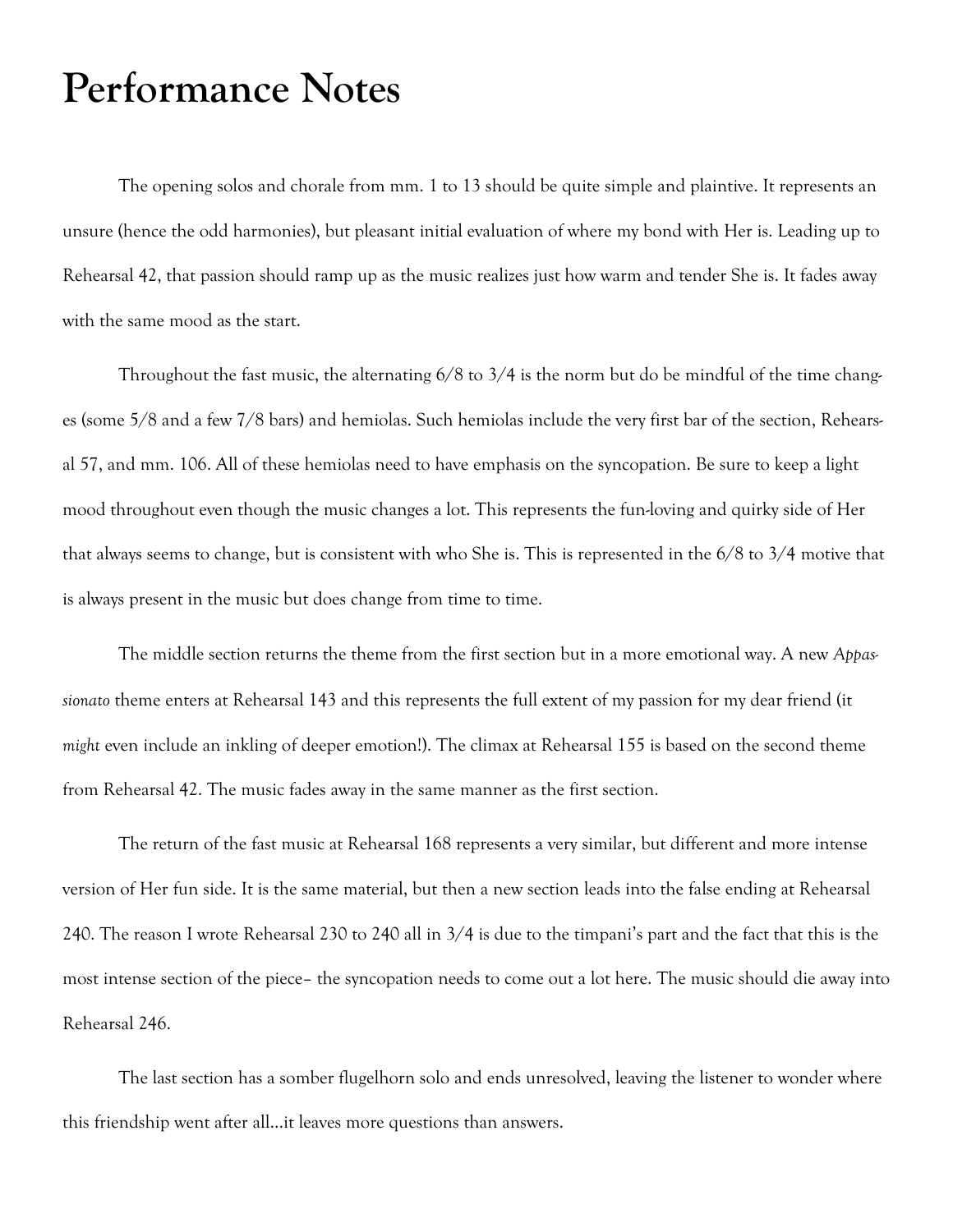## **Program Note**

*To Be Free* is a lighthearted, fun, and at times tender, piece of music that is a vignette for one of my very dear friends. It displays different characteristics of that person such as her tenderness, warmth, and her quirky, fun-loving side!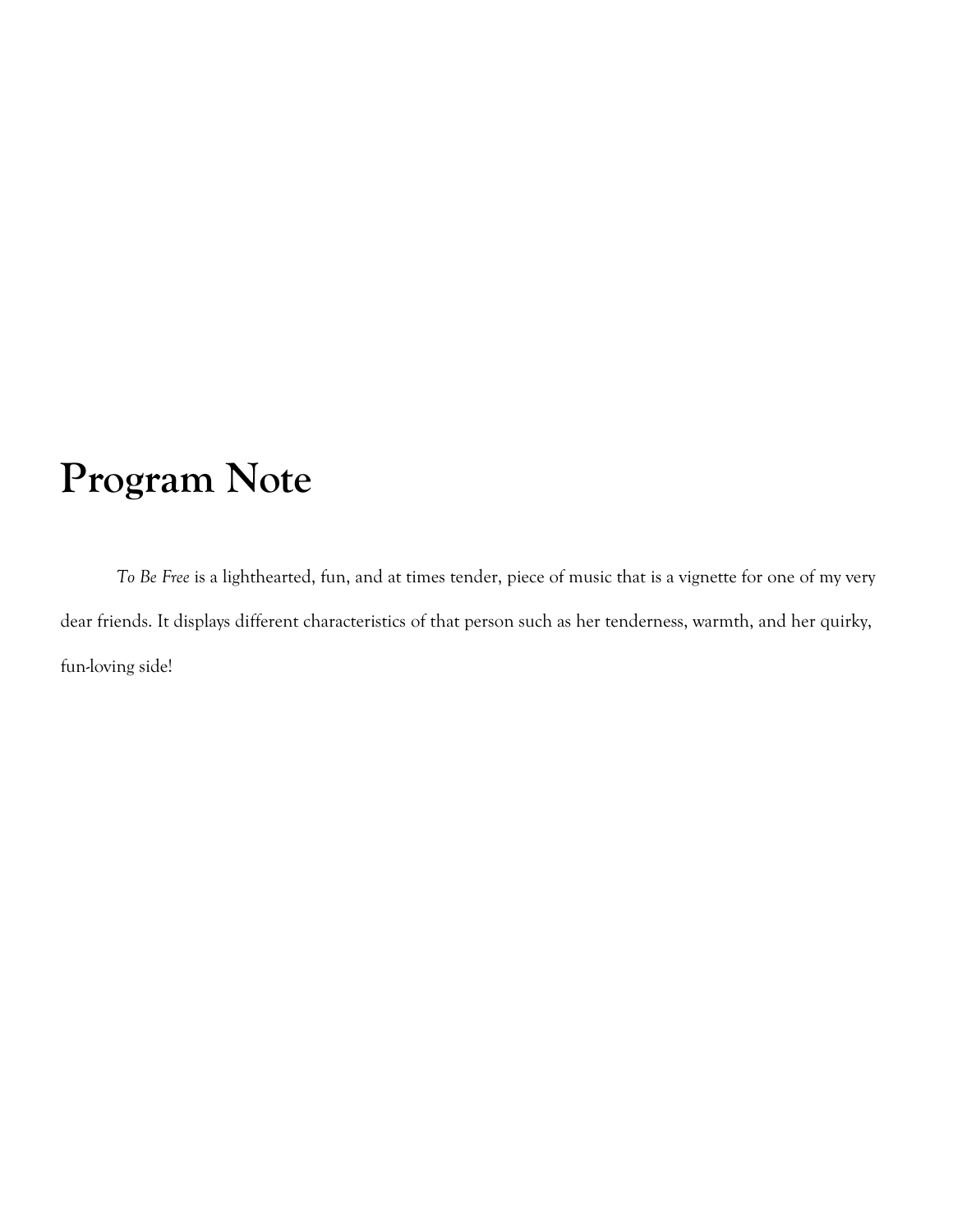

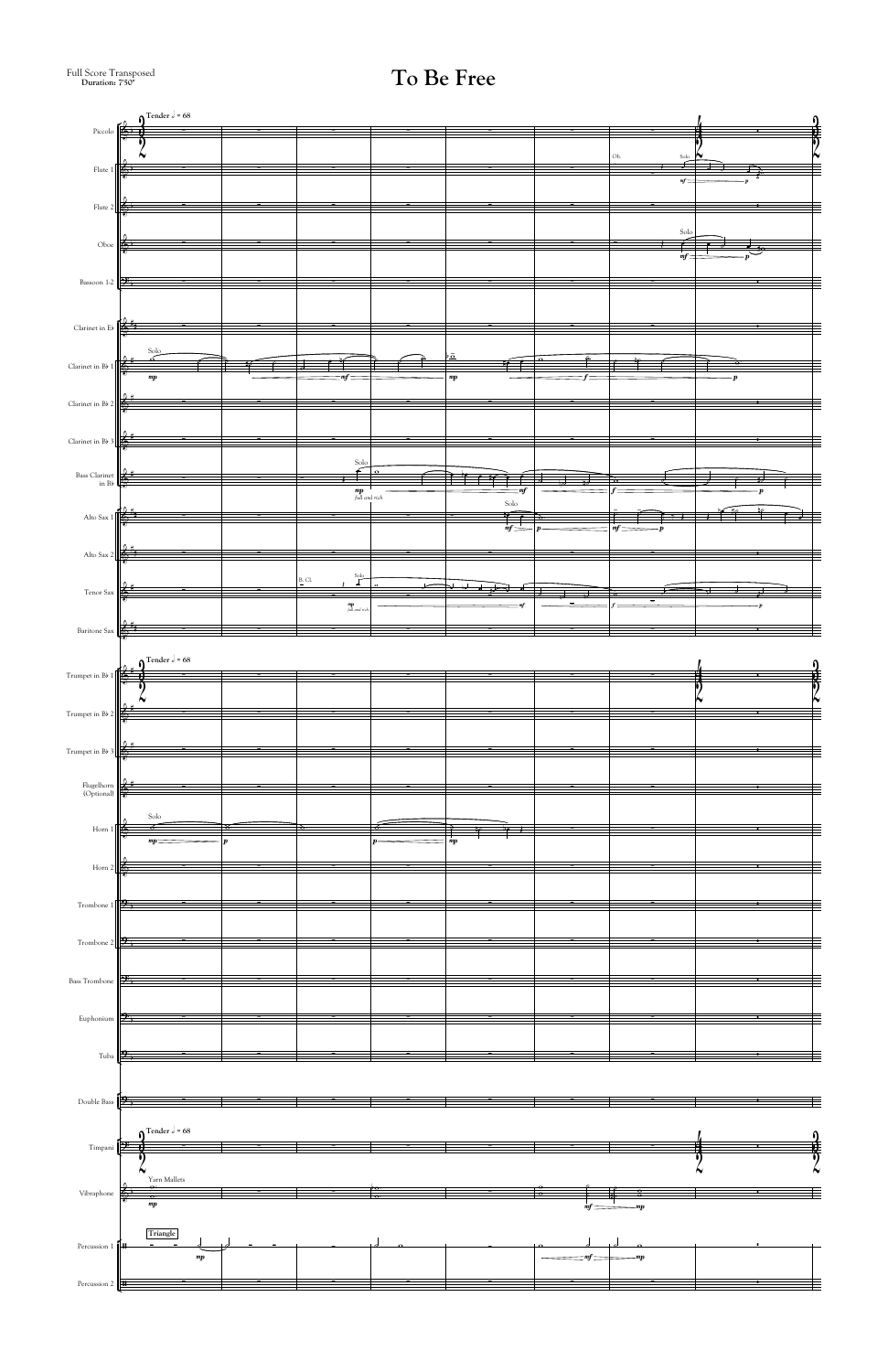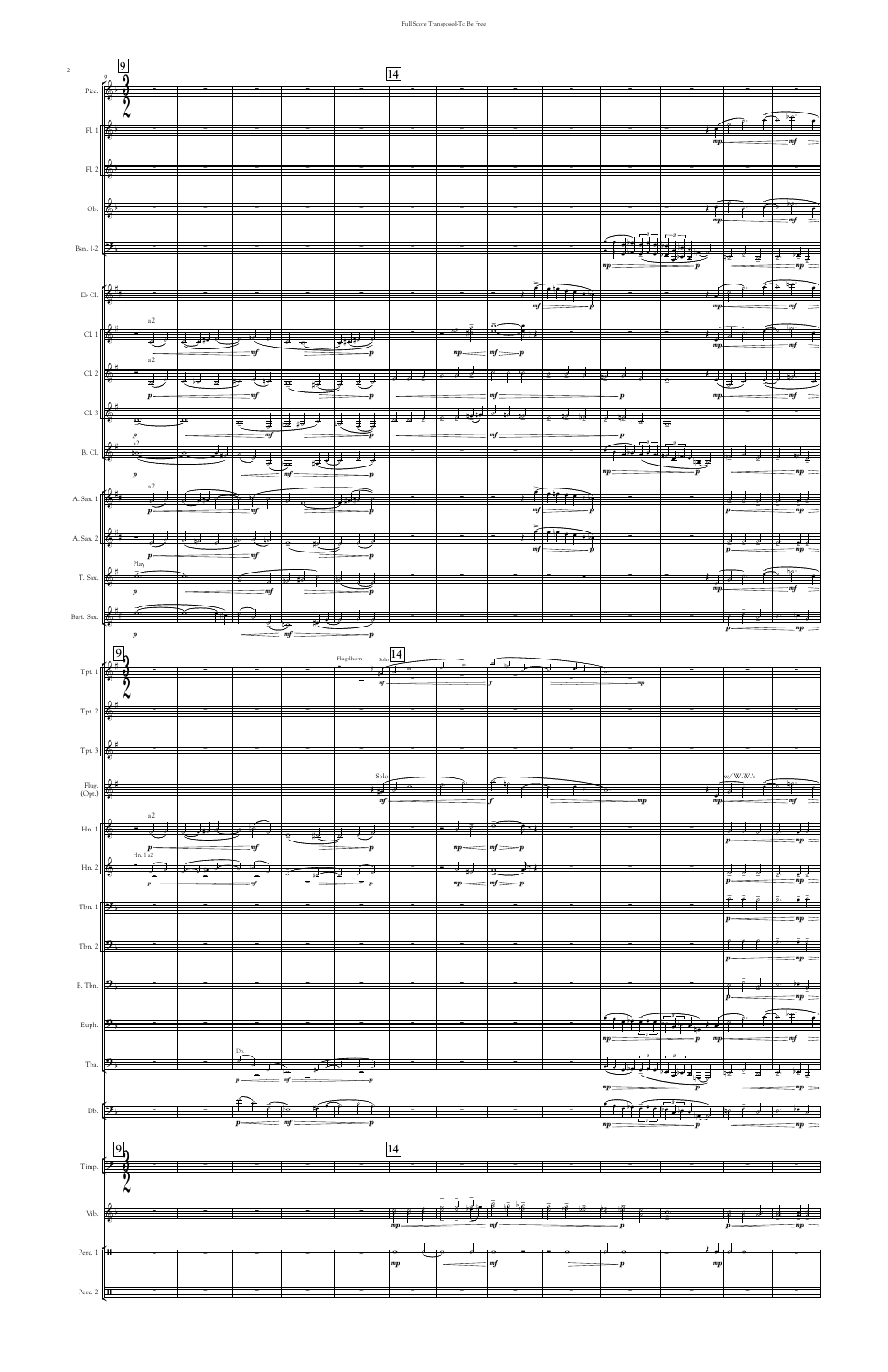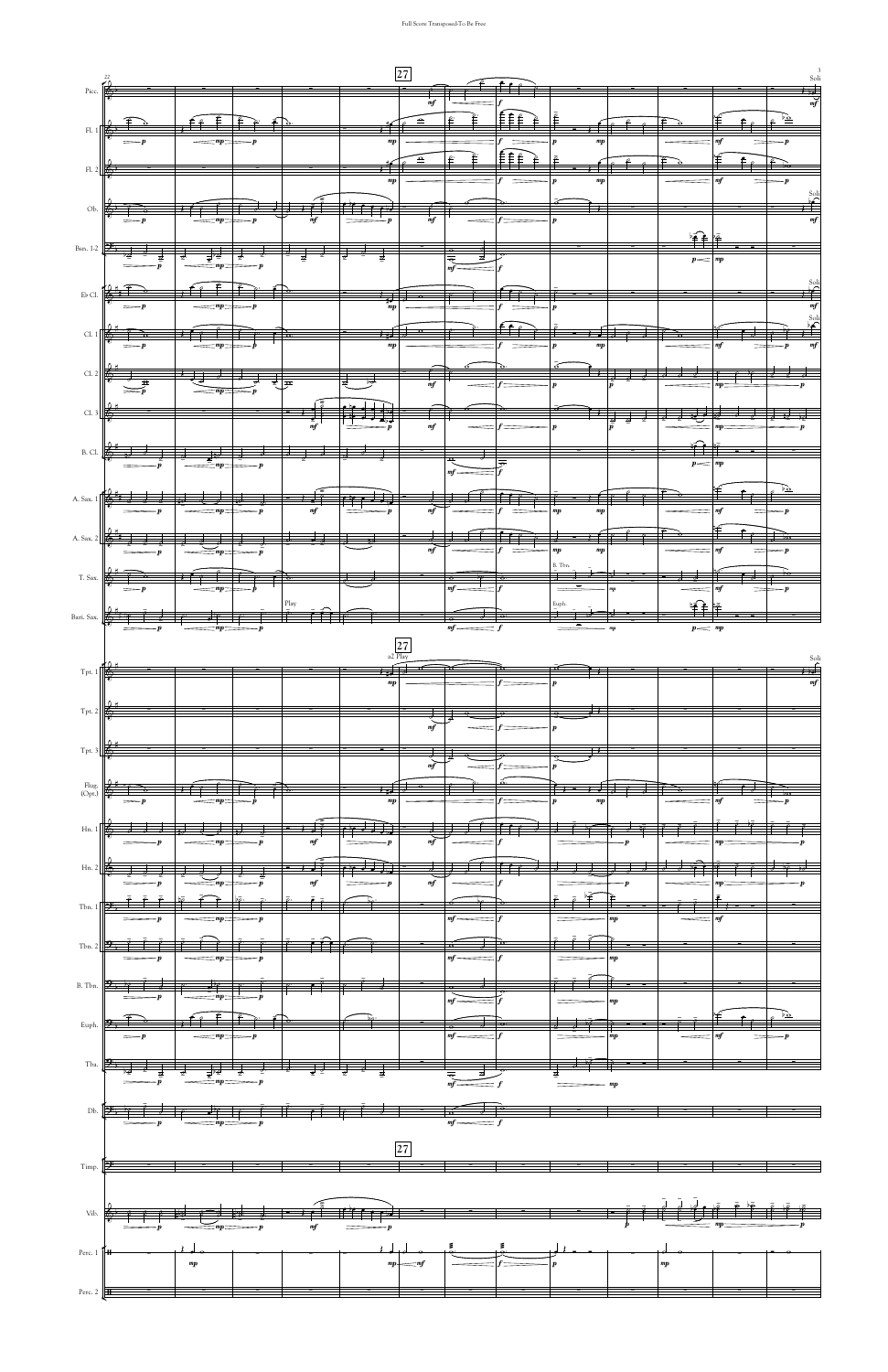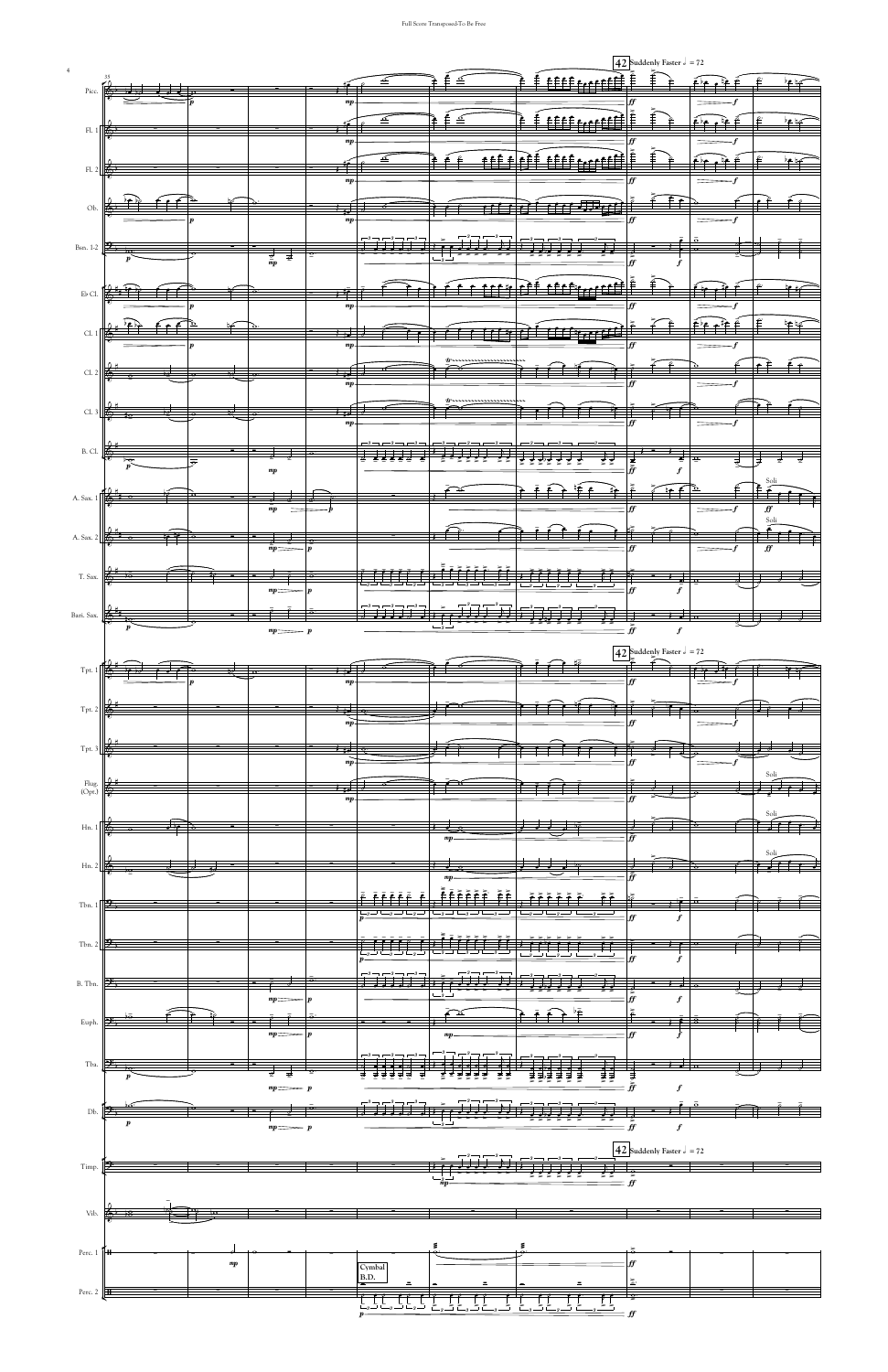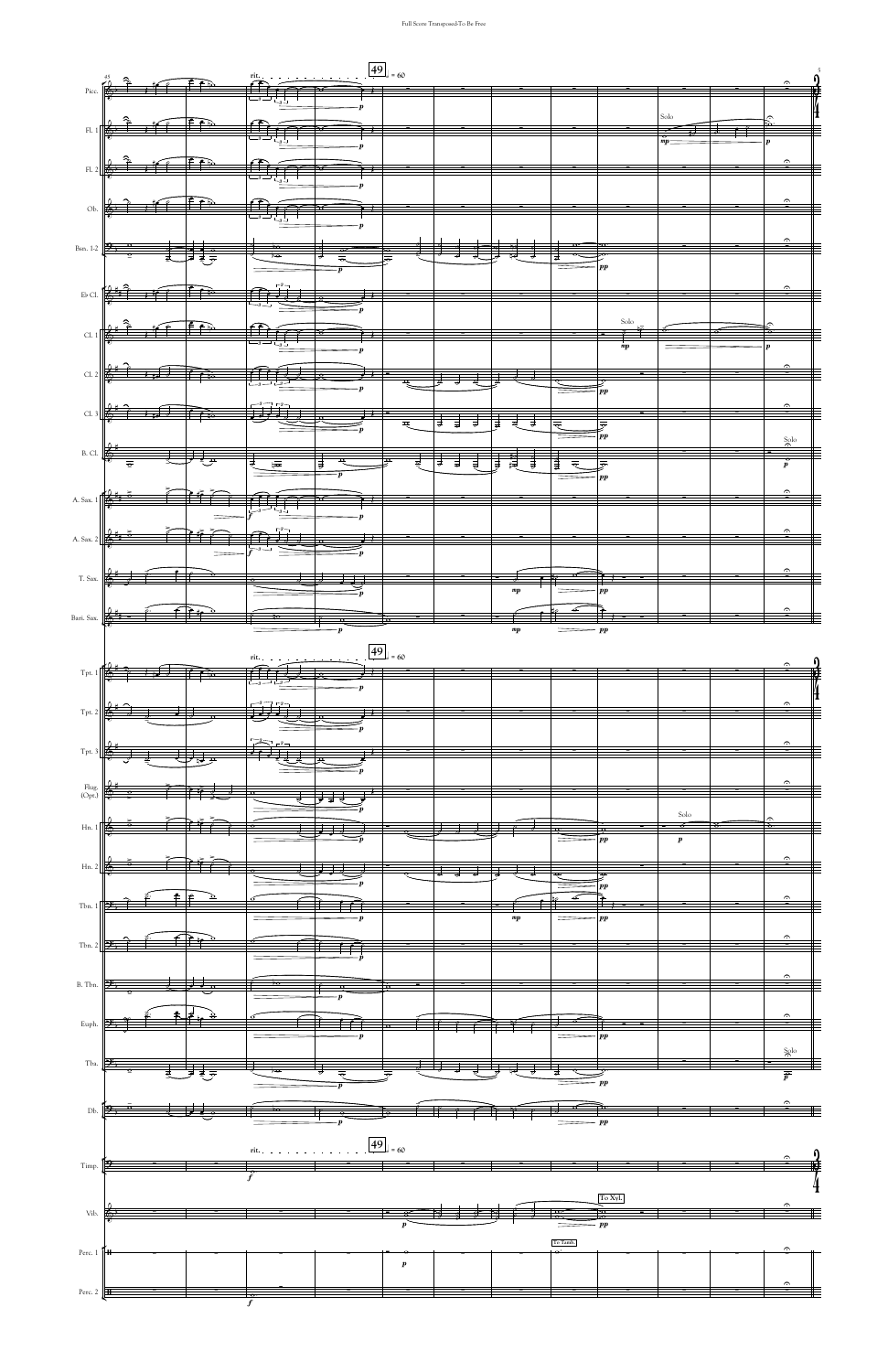

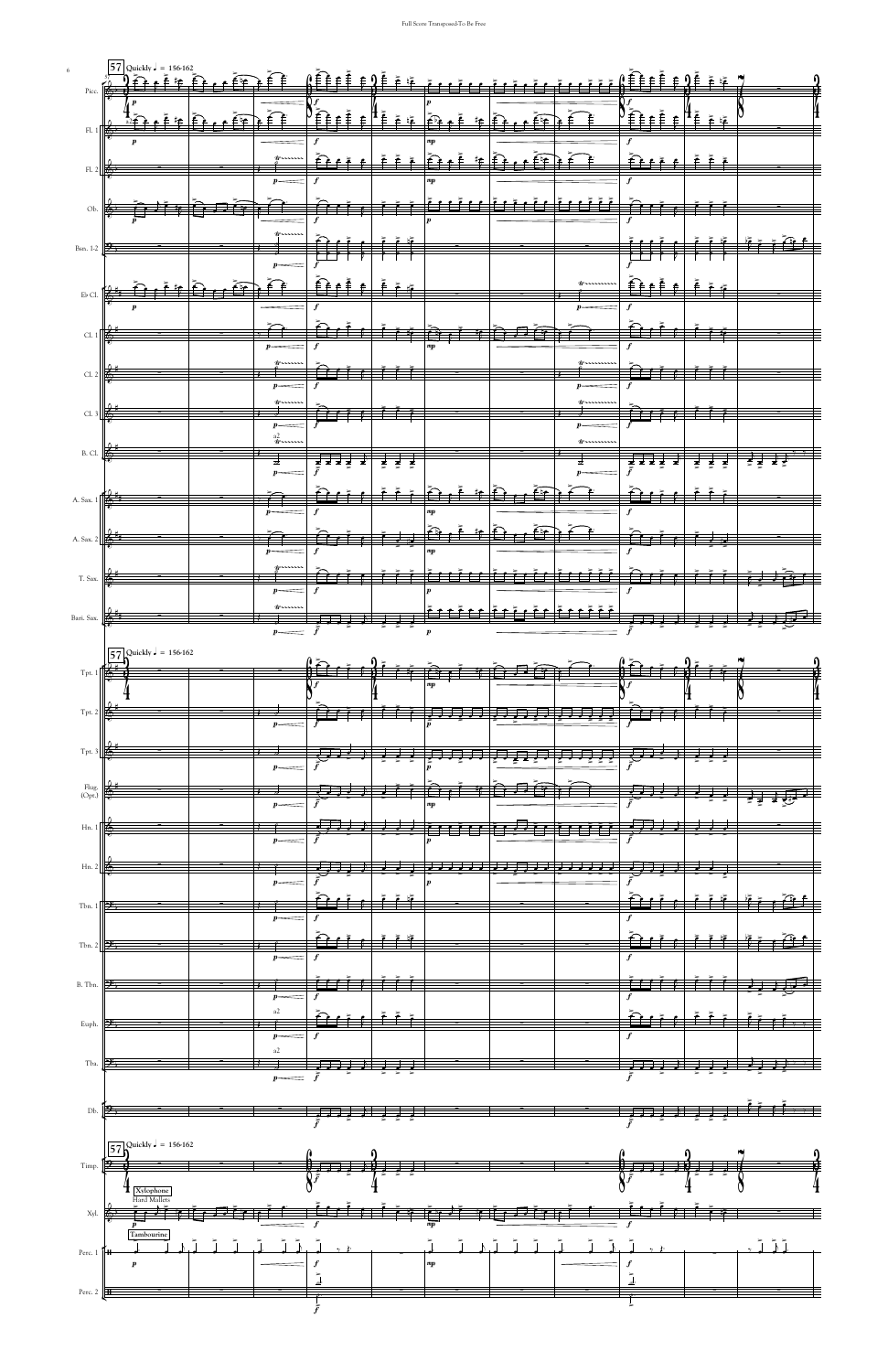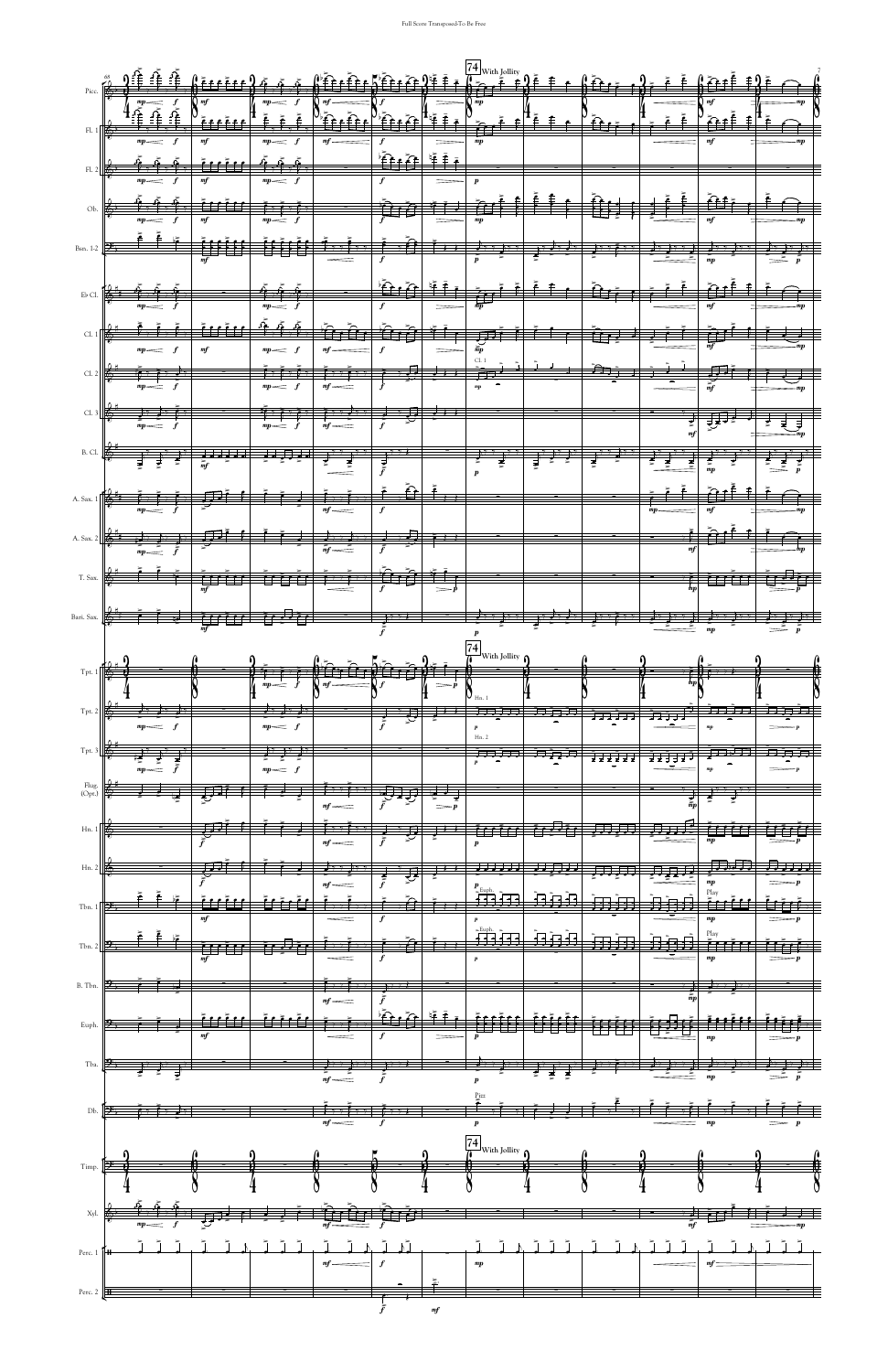|                                                                                                                                                                                                                                                                                                                       |                                            | Full Score Transposed-To Be Free                           |                                                                                     |                                                                                                                                                                                                                                                                                                                                                                                                                                                                            |
|-----------------------------------------------------------------------------------------------------------------------------------------------------------------------------------------------------------------------------------------------------------------------------------------------------------------------|--------------------------------------------|------------------------------------------------------------|-------------------------------------------------------------------------------------|----------------------------------------------------------------------------------------------------------------------------------------------------------------------------------------------------------------------------------------------------------------------------------------------------------------------------------------------------------------------------------------------------------------------------------------------------------------------------|
| 80                                                                                                                                                                                                                                                                                                                    |                                            | <u>fruumu</u><br>$\tilde{\mathbb{1}}$<br>É                 |                                                                                     |                                                                                                                                                                                                                                                                                                                                                                                                                                                                            |
| 俸<br>Picc.                                                                                                                                                                                                                                                                                                            |                                            |                                                            |                                                                                     |                                                                                                                                                                                                                                                                                                                                                                                                                                                                            |
| $\rm Fl.$ $1$<br>⊕                                                                                                                                                                                                                                                                                                    |                                            | $\tilde{\mathbf{f}}$<br>$\tilde{\mathbf{f}}$<br>匡肇         | $\mathbb{R}^{\frac{1}{2}} \stackrel{?}{\equiv} \mathbb{R}^{\frac{1}{2}}$<br>⊺≨ ≩ ⊯្ | 言言言言:<br>$\mathbf{I}$ $\mathbf{\hat{f}}$ $\mathbf{\hat{f}}$ $\mathbf{\hat{f}}$                                                                                                                                                                                                                                                                                                                                                                                             |
|                                                                                                                                                                                                                                                                                                                       | m f                                        | Ě<br>$\tilde{P}$<br>$\check{\mathbf{f}}$<br>$\geq$         | é<br>é<br>€<br>혼<br>≆                                                               | $rac{z}{z}$ $rac{z}{z}$<br>₤ѐ                                                                                                                                                                                                                                                                                                                                                                                                                                              |
| Fl. 2 $\frac{1}{10}$                                                                                                                                                                                                                                                                                                  | $\boldsymbol{m}$<br>mf                     | $\boldsymbol{\eta}$                                        | $\boldsymbol{f}$                                                                    |                                                                                                                                                                                                                                                                                                                                                                                                                                                                            |
| Ob.                                                                                                                                                                                                                                                                                                                   |                                            | $\geq$ $\frac{2}{5}$<br>峄<br>≩                             | <u>.</u>                                                                            |                                                                                                                                                                                                                                                                                                                                                                                                                                                                            |
|                                                                                                                                                                                                                                                                                                                       | m f                                        |                                                            |                                                                                     |                                                                                                                                                                                                                                                                                                                                                                                                                                                                            |
| Bsn. 1-2<br>Đ,                                                                                                                                                                                                                                                                                                        | $\sqrt{7}$<br>$\rightarrow$<br>$\sum_{mp}$ |                                                            |                                                                                     |                                                                                                                                                                                                                                                                                                                                                                                                                                                                            |
|                                                                                                                                                                                                                                                                                                                       |                                            | <b>p</b><br>4<br>$\tilde{\tilde{}}$<br>$\tilde{\tilde{E}}$ | ≨ ≧<br>$\epsilon \in$<br>€<br>丰                                                     | 1 1<br>$F \triangleq$<br>$\triangleq$<br>柔                                                                                                                                                                                                                                                                                                                                                                                                                                 |
| $\mathop{\mathbb{E}\mathrm{b}}$ Cl.                                                                                                                                                                                                                                                                                   | mf                                         | n                                                          | <i>grunnfummum</i>                                                                  |                                                                                                                                                                                                                                                                                                                                                                                                                                                                            |
| Cl.1                                                                                                                                                                                                                                                                                                                  |                                            | $\frac{2}{5}$ $\frac{12}{5}$                               |                                                                                     |                                                                                                                                                                                                                                                                                                                                                                                                                                                                            |
|                                                                                                                                                                                                                                                                                                                       | mf                                         | $\boldsymbol{r}$<br>mun                                    | $\boldsymbol{f}$                                                                    |                                                                                                                                                                                                                                                                                                                                                                                                                                                                            |
| Cl. 2<br>⊕<br>₹                                                                                                                                                                                                                                                                                                       | $\boldsymbol{m}\boldsymbol{p}$             | $\overline{\cdot}$<br>$\boldsymbol{p}$                     | <del>: م تم م الم</del><br>$\boldsymbol{f}$                                         | $\widehat{\phantom{a}}$<br>$\tilde{r}$ , $\tilde{r}$ , $\tilde{r}$ , $\tilde{r}$ , $\tilde{r}$ , $\tilde{r}$ , $\tilde{r}$ , $\tilde{r}$ , $\tilde{r}$ , $\tilde{r}$ , $\tilde{r}$ , $\tilde{r}$ , $\tilde{r}$ , $\tilde{r}$ , $\tilde{r}$ , $\tilde{r}$ , $\tilde{r}$ , $\tilde{r}$ , $\tilde{r}$ , $\tilde{r}$ , $\tilde{r}$ , $\tilde{r}$ ,<br>$\overline{\phantom{0}}$                                                                                                 |
| Cl.3<br>¢                                                                                                                                                                                                                                                                                                             |                                            | <b>trun</b>                                                | $\cdots$                                                                            |                                                                                                                                                                                                                                                                                                                                                                                                                                                                            |
| ₹<br>₹                                                                                                                                                                                                                                                                                                                | ⋣<br>र राह<br>$\sum_{m,p}$                 | ₹<br>इ<br>$\boldsymbol{p}$                                 |                                                                                     |                                                                                                                                                                                                                                                                                                                                                                                                                                                                            |
| B. Cl.<br>♣<br>₹<br>₹                                                                                                                                                                                                                                                                                                 | $\overrightarrow{=}$<br>₹<br>₹             | चो≠<br>इ<br>र्                                             | ╤╤╤╤<br>⋥<br>रे रे<br>ॱ                                                             | $\overline{}$<br><del>नू कुन्</del><br>⋥                                                                                                                                                                                                                                                                                                                                                                                                                                   |
|                                                                                                                                                                                                                                                                                                                       |                                            | $p-$<br>$r_{\rm{max}}$                                     | रों⊈<br>≛                                                                           | $\bigcap$                                                                                                                                                                                                                                                                                                                                                                                                                                                                  |
| <del>के प्र</del><br>A. Sax. $1\sqrt{\frac{2}{5}}$                                                                                                                                                                                                                                                                    | ゼ<br>mf                                    | 7 X X<br>n<br>p                                            | $\boldsymbol{f}$                                                                    |                                                                                                                                                                                                                                                                                                                                                                                                                                                                            |
| .<br>सिद्<br>A. Sax. 2 $\frac{1}{6}$                                                                                                                                                                                                                                                                                  |                                            |                                                            | $\widehat{\mathbf{f}^{\bullet}}$<br>⇒ इउ                                            | $\overline{\phantom{a}}$<br>لۍ ل                                                                                                                                                                                                                                                                                                                                                                                                                                           |
|                                                                                                                                                                                                                                                                                                                       | $\mathbf{m}$<br>mf                         | $\boldsymbol{m}\boldsymbol{p}$<br>grum                     |                                                                                     |                                                                                                                                                                                                                                                                                                                                                                                                                                                                            |
| T. Sax.<br>$\circ$                                                                                                                                                                                                                                                                                                    | $\it mf$<br>$\binom{mp}{2}$                | $\bar{f}$<br>$p -$                                         |                                                                                     | $\frac{1}{2} \left[ \frac{1}{2} \right] \left[ \frac{1}{2} \right] \left[ \frac{1}{2} \right] \left[ \frac{1}{2} \right] \left[ \frac{1}{2} \right] \left[ \frac{1}{2} \right] \left[ \frac{1}{2} \right] \left[ \frac{1}{2} \right] \left[ \frac{1}{2} \right] \left[ \frac{1}{2} \right] \left[ \frac{1}{2} \right] \left[ \frac{1}{2} \right] \left[ \frac{1}{2} \right] \left[ \frac{1}{2} \right] \left[ \frac{1}{2} \right] \left[ \frac{1}{2} \right] \left[ \frac$ |
| Bari. Sax. $\left[\begin{array}{c} \bullet \\ \bullet \end{array}\right]$                                                                                                                                                                                                                                             |                                            | ⇉<br>₹                                                     | grunnfumunum                                                                        |                                                                                                                                                                                                                                                                                                                                                                                                                                                                            |
|                                                                                                                                                                                                                                                                                                                       | $\sum_{mp}$                                |                                                            | 88                                                                                  |                                                                                                                                                                                                                                                                                                                                                                                                                                                                            |
| $\frac{1}{2}$                                                                                                                                                                                                                                                                                                         |                                            |                                                            | $\sum_{i=1}^\infty$                                                                 |                                                                                                                                                                                                                                                                                                                                                                                                                                                                            |
|                                                                                                                                                                                                                                                                                                                       |                                            | $p-$                                                       |                                                                                     |                                                                                                                                                                                                                                                                                                                                                                                                                                                                            |
| $\operatorname{\mathsf{Tpt.}}2$<br>ę.<br>रेकर                                                                                                                                                                                                                                                                         |                                            |                                                            |                                                                                     |                                                                                                                                                                                                                                                                                                                                                                                                                                                                            |
| Tpt. 3                                                                                                                                                                                                                                                                                                                |                                            | $\epsilon$ ).<br>$\rightarrow$                             | मुक्त के                                                                            | <u>तुम् ।</u>                                                                                                                                                                                                                                                                                                                                                                                                                                                              |
| नेक के प<br>चेत्र इत्र इत्र                                                                                                                                                                                                                                                                                           | रेकार्ट्ट<br>स                             |                                                            |                                                                                     | $\frac{1}{2}$ $\frac{1}{2}$ $\frac{1}{2}$                                                                                                                                                                                                                                                                                                                                                                                                                                  |
| $\begin{array}{c} \text{Flug.} \\ \text{(Opt.)} \end{array}$<br>6.                                                                                                                                                                                                                                                    |                                            | $p-$                                                       | चुन्न≠<br>琴                                                                         | इ⊒≠                                                                                                                                                                                                                                                                                                                                                                                                                                                                        |
| Hn. 1<br>$\frac{1}{2}$ , $\frac{1}{2}$ , $\frac{1}{2}$<br>$\circ$                                                                                                                                                                                                                                                     | न्दर् <b>द</b>                             |                                                            | J J J J<br>$\overline{\phantom{a}}$                                                 | $\overline{.}$<br>$\frac{1}{2}$                                                                                                                                                                                                                                                                                                                                                                                                                                            |
|                                                                                                                                                                                                                                                                                                                       | $\frac{1}{\eta p}$                         | 三                                                          |                                                                                     | ⋝                                                                                                                                                                                                                                                                                                                                                                                                                                                                          |
| $\lim_{h \to 2} 2$<br>$\frac{1}{2}$                                                                                                                                                                                                                                                                                   | $\overline{\phantom{a}}$<br>$\tilde{m}$    | $\mathfrak{F} \mathfrak{H}$                                |                                                                                     |                                                                                                                                                                                                                                                                                                                                                                                                                                                                            |
| 11.11<br>Tbn.1                                                                                                                                                                                                                                                                                                        | <b>BBB</b>                                 | Play<br>$7 \times 6 \times 7$                              |                                                                                     |                                                                                                                                                                                                                                                                                                                                                                                                                                                                            |
|                                                                                                                                                                                                                                                                                                                       |                                            | $\boldsymbol{m}\boldsymbol{p}$<br>$p-$<br>Play             |                                                                                     |                                                                                                                                                                                                                                                                                                                                                                                                                                                                            |
| 公分<br>,,,,,,,<br>Tbn. $2$ $\frac{1}{2}$                                                                                                                                                                                                                                                                               | SS 1                                       | $\frac{1}{m}$                                              | <del>ैं ।</del><br>.f                                                               | <u>شكسة "</u>                                                                                                                                                                                                                                                                                                                                                                                                                                                              |
| $\mathbf{P}$<br>$\operatorname{B.}$ Tbn.                                                                                                                                                                                                                                                                              |                                            | Play<br>7.671                                              | فنسفغ                                                                               | $\tilde{f}$ , $\tilde{f}$ , $\tilde{f}$                                                                                                                                                                                                                                                                                                                                                                                                                                    |
|                                                                                                                                                                                                                                                                                                                       |                                            | $\frac{1}{mp}$<br>$\frac{1}{\tilde{p}-\tilde{p}}$<br>mum   |                                                                                     |                                                                                                                                                                                                                                                                                                                                                                                                                                                                            |
| Euph. $\frac{1}{2}$ $\frac{1}{2}$ $\frac{1}{2}$ $\frac{1}{2}$ $\frac{1}{2}$ $\frac{1}{2}$ $\frac{1}{2}$ $\frac{1}{2}$ $\frac{1}{2}$ $\frac{1}{2}$ $\frac{1}{2}$ $\frac{1}{2}$ $\frac{1}{2}$ $\frac{1}{2}$ $\frac{1}{2}$ $\frac{1}{2}$ $\frac{1}{2}$ $\frac{1}{2}$ $\frac{1}{2}$ $\frac{1}{2}$ $\frac{1}{2}$ $\frac{1$ |                                            | う かほう ときる<br>$\frac{1}{mp}$                                |                                                                                     |                                                                                                                                                                                                                                                                                                                                                                                                                                                                            |
| Tba.                                                                                                                                                                                                                                                                                                                  |                                            |                                                            |                                                                                     |                                                                                                                                                                                                                                                                                                                                                                                                                                                                            |
|                                                                                                                                                                                                                                                                                                                       |                                            |                                                            |                                                                                     |                                                                                                                                                                                                                                                                                                                                                                                                                                                                            |
| Db.                                                                                                                                                                                                                                                                                                                   |                                            |                                                            |                                                                                     |                                                                                                                                                                                                                                                                                                                                                                                                                                                                            |
|                                                                                                                                                                                                                                                                                                                       | $\boldsymbol{m}$                           |                                                            |                                                                                     |                                                                                                                                                                                                                                                                                                                                                                                                                                                                            |
|                                                                                                                                                                                                                                                                                                                       |                                            |                                                            | $\sqrt{88}$                                                                         |                                                                                                                                                                                                                                                                                                                                                                                                                                                                            |
| Timp.                                                                                                                                                                                                                                                                                                                 |                                            |                                                            |                                                                                     |                                                                                                                                                                                                                                                                                                                                                                                                                                                                            |
| Xyl.                                                                                                                                                                                                                                                                                                                  |                                            | $\mathbf{\mathbf{\mathbf{\mathbf{+}}}}$                    | \$                                                                                  | ने के∃                                                                                                                                                                                                                                                                                                                                                                                                                                                                     |
|                                                                                                                                                                                                                                                                                                                       |                                            |                                                            |                                                                                     |                                                                                                                                                                                                                                                                                                                                                                                                                                                                            |
| Perc. $1$<br>$\boldsymbol{m}\boldsymbol{p}$                                                                                                                                                                                                                                                                           |                                            |                                                            |                                                                                     |                                                                                                                                                                                                                                                                                                                                                                                                                                                                            |
|                                                                                                                                                                                                                                                                                                                       |                                            | mр                                                         |                                                                                     |                                                                                                                                                                                                                                                                                                                                                                                                                                                                            |
| Perc. $2 \quad \boxed{\text{H}}$                                                                                                                                                                                                                                                                                      |                                            |                                                            |                                                                                     |                                                                                                                                                                                                                                                                                                                                                                                                                                                                            |

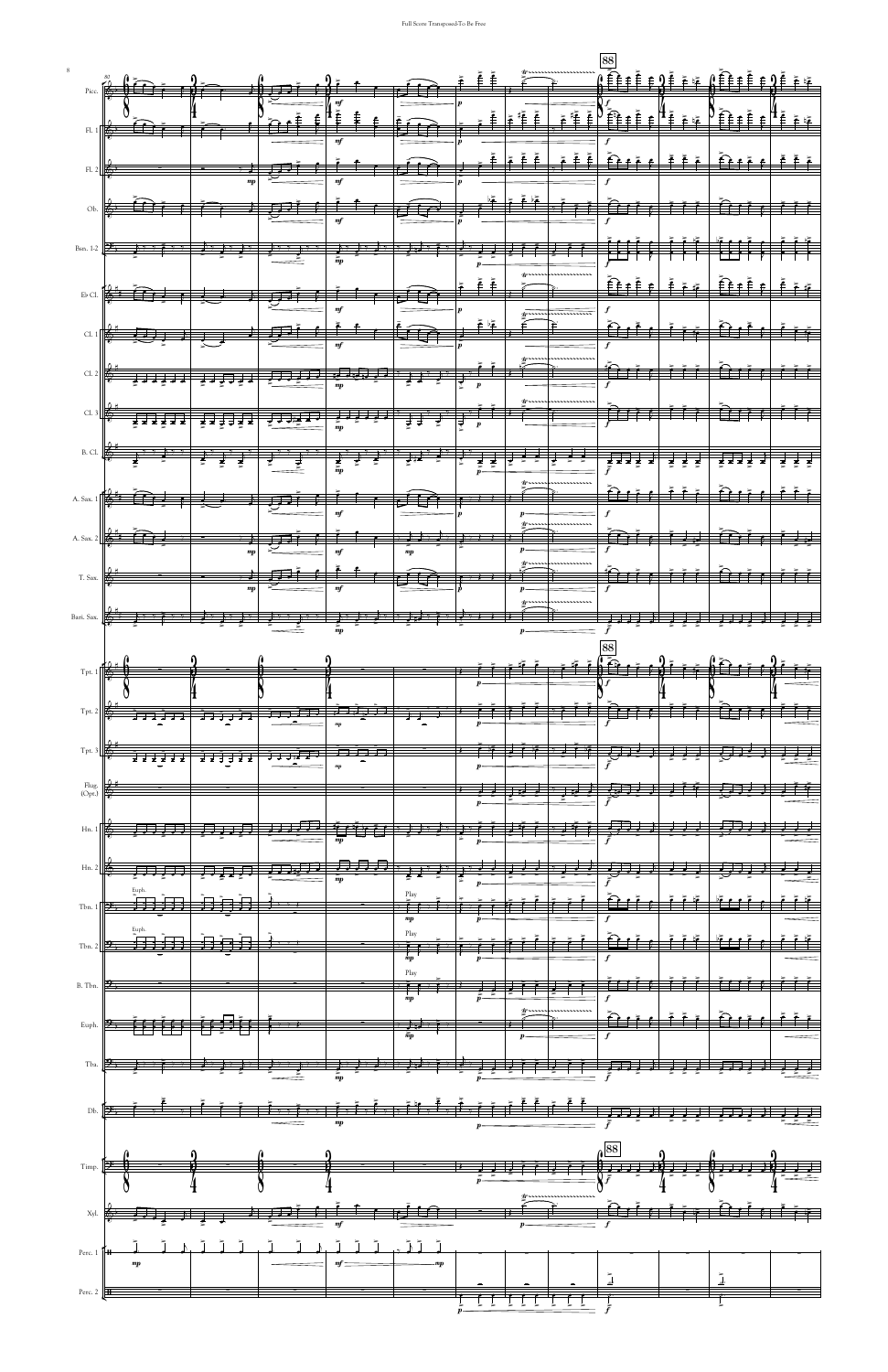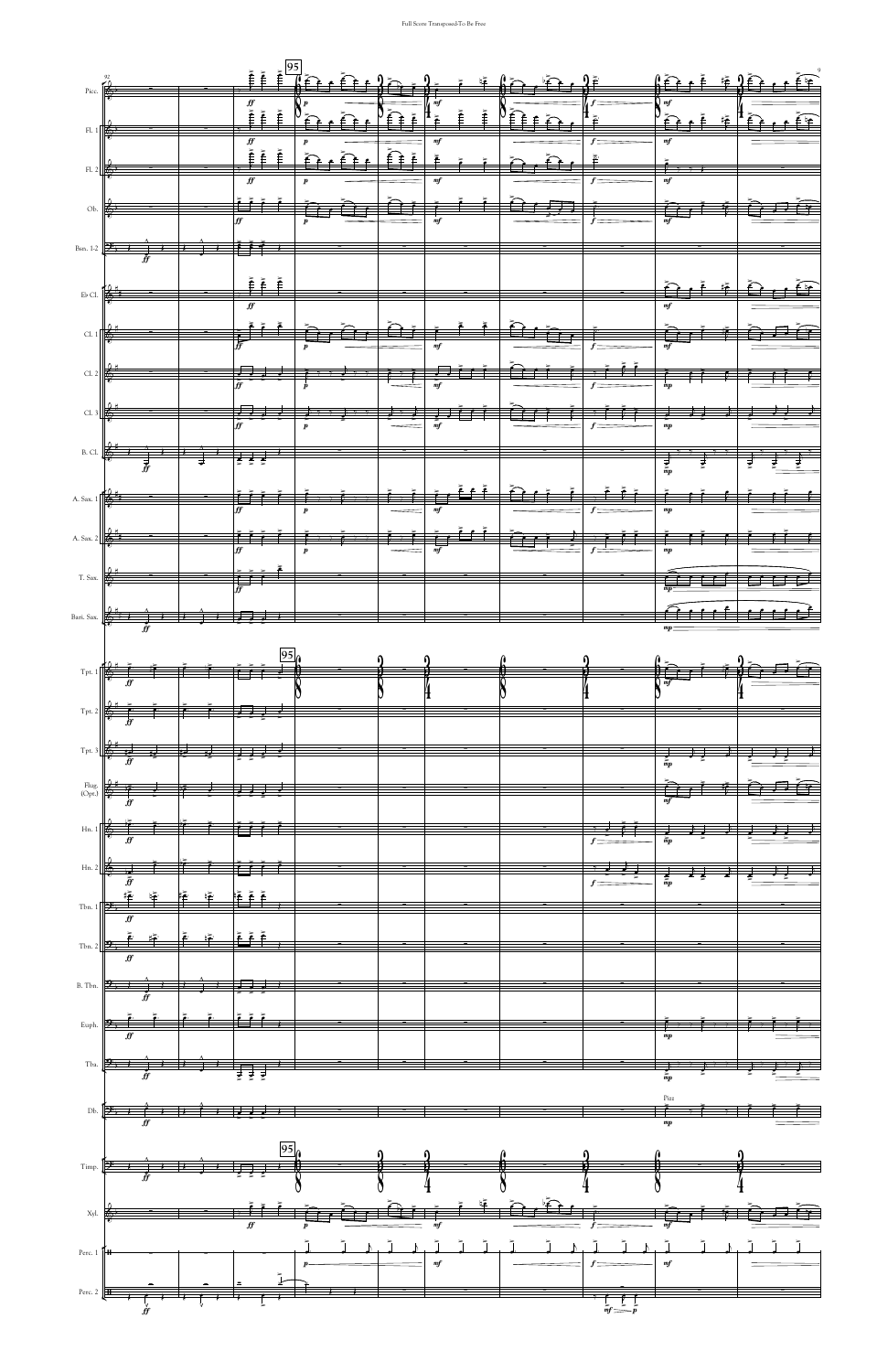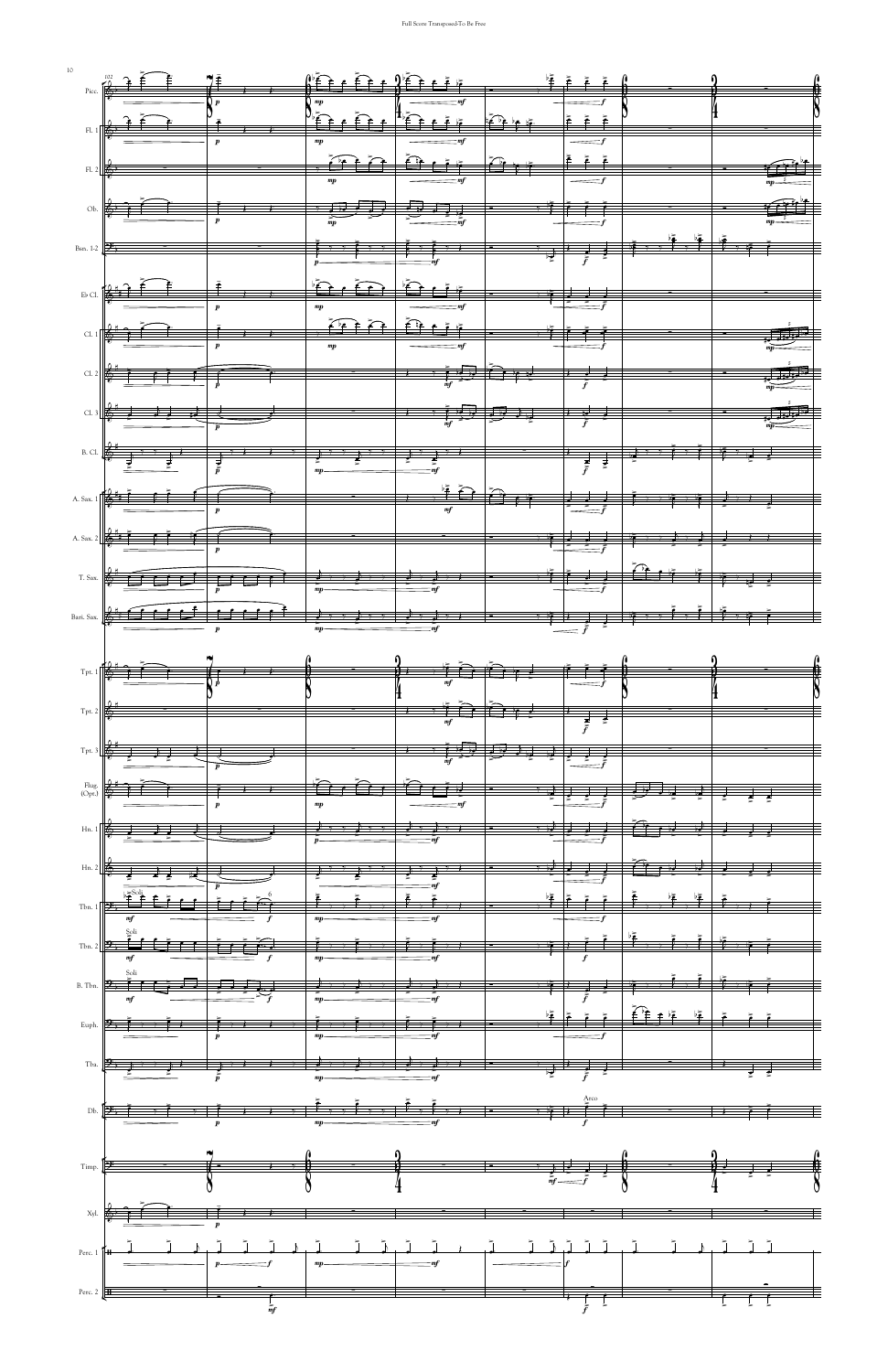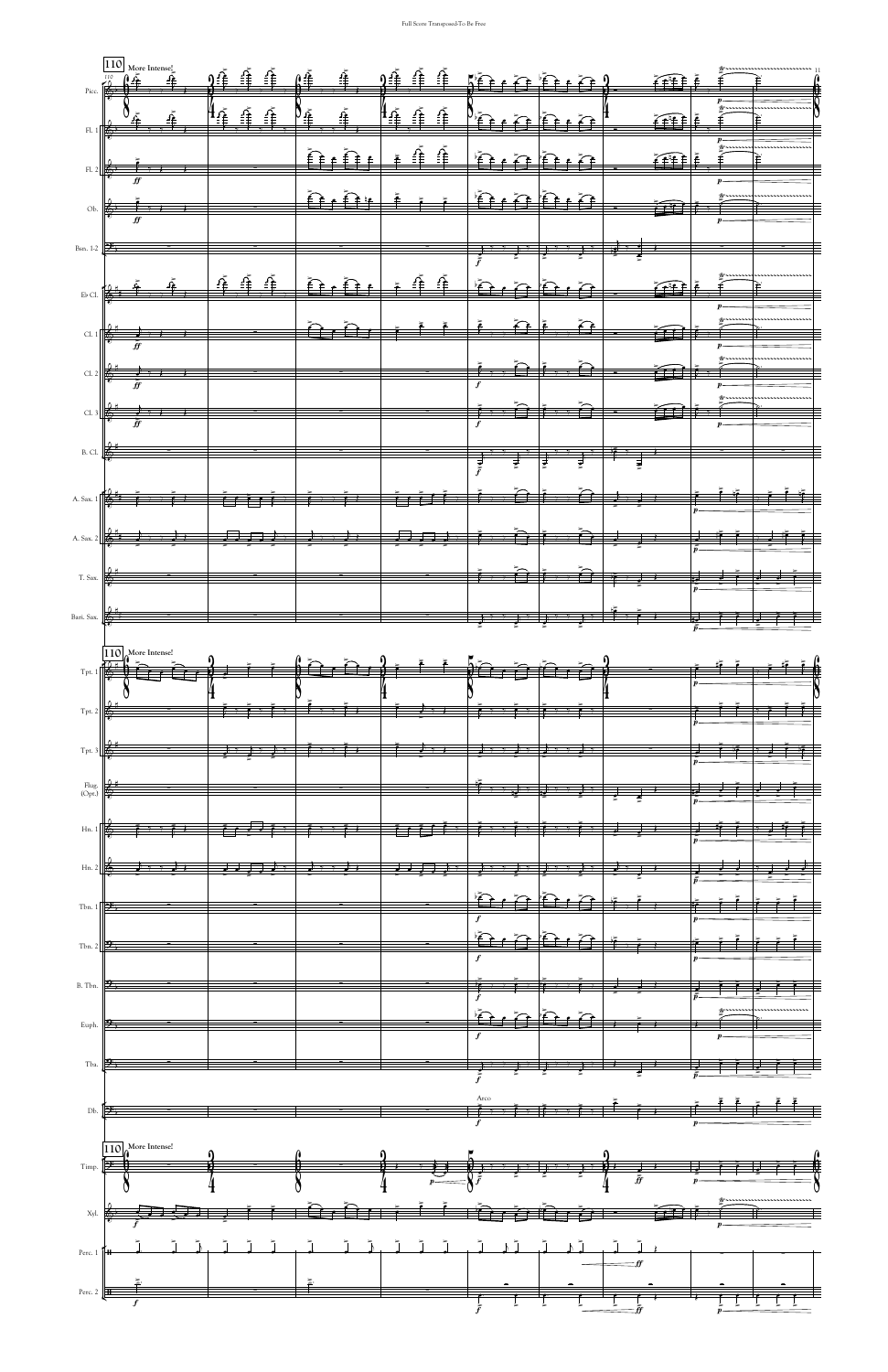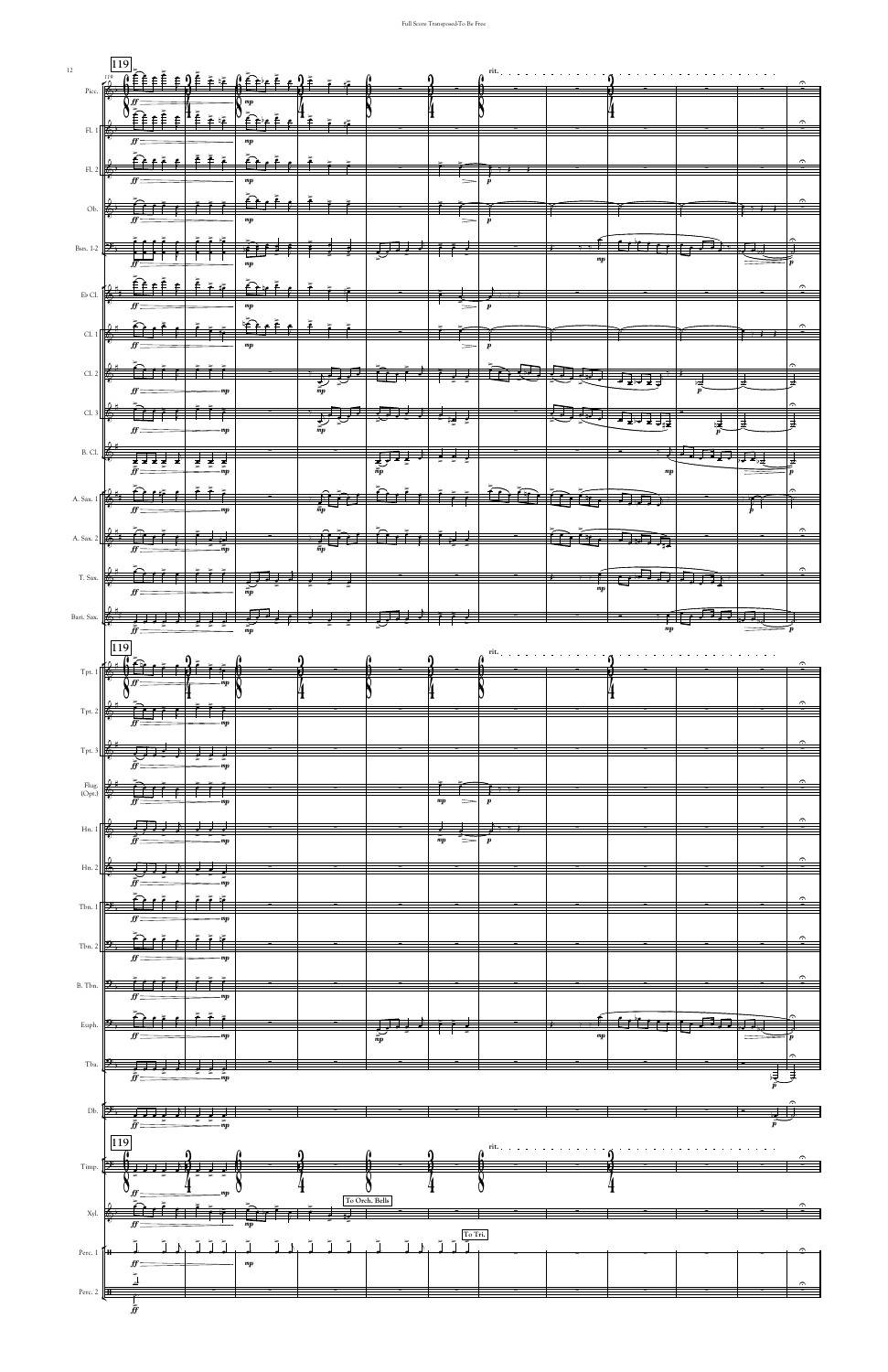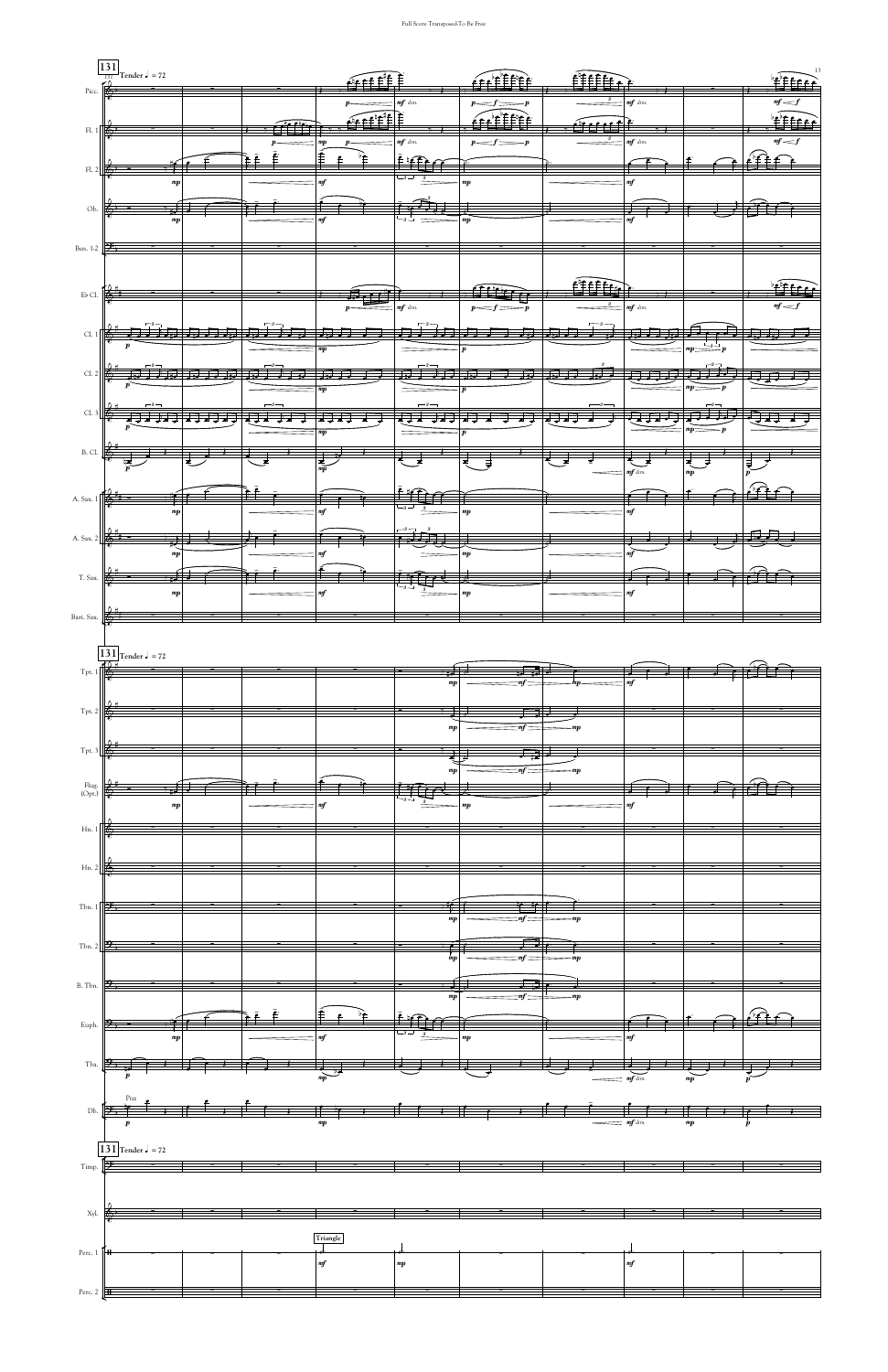

Full Score Transposed-To Be Free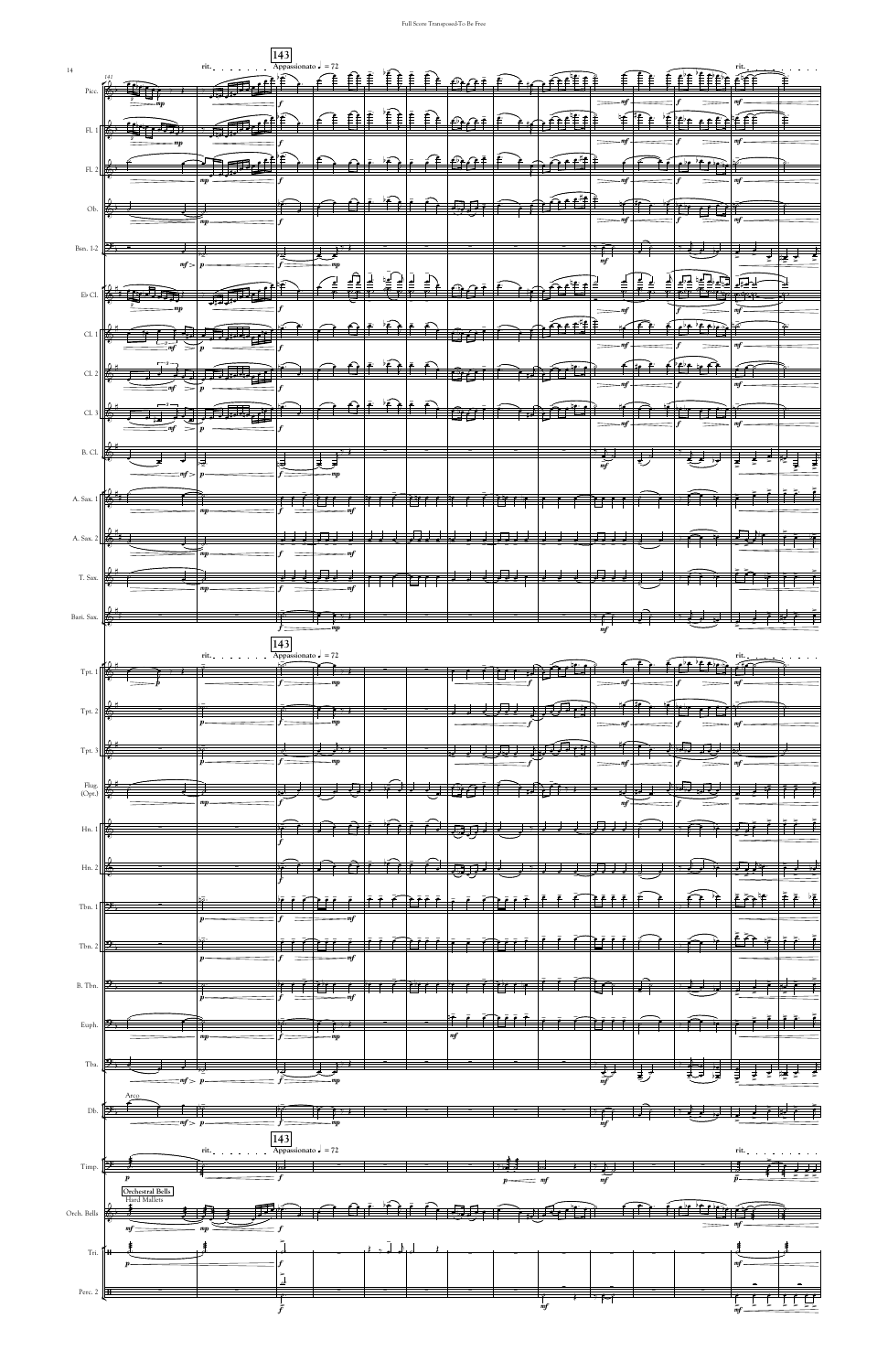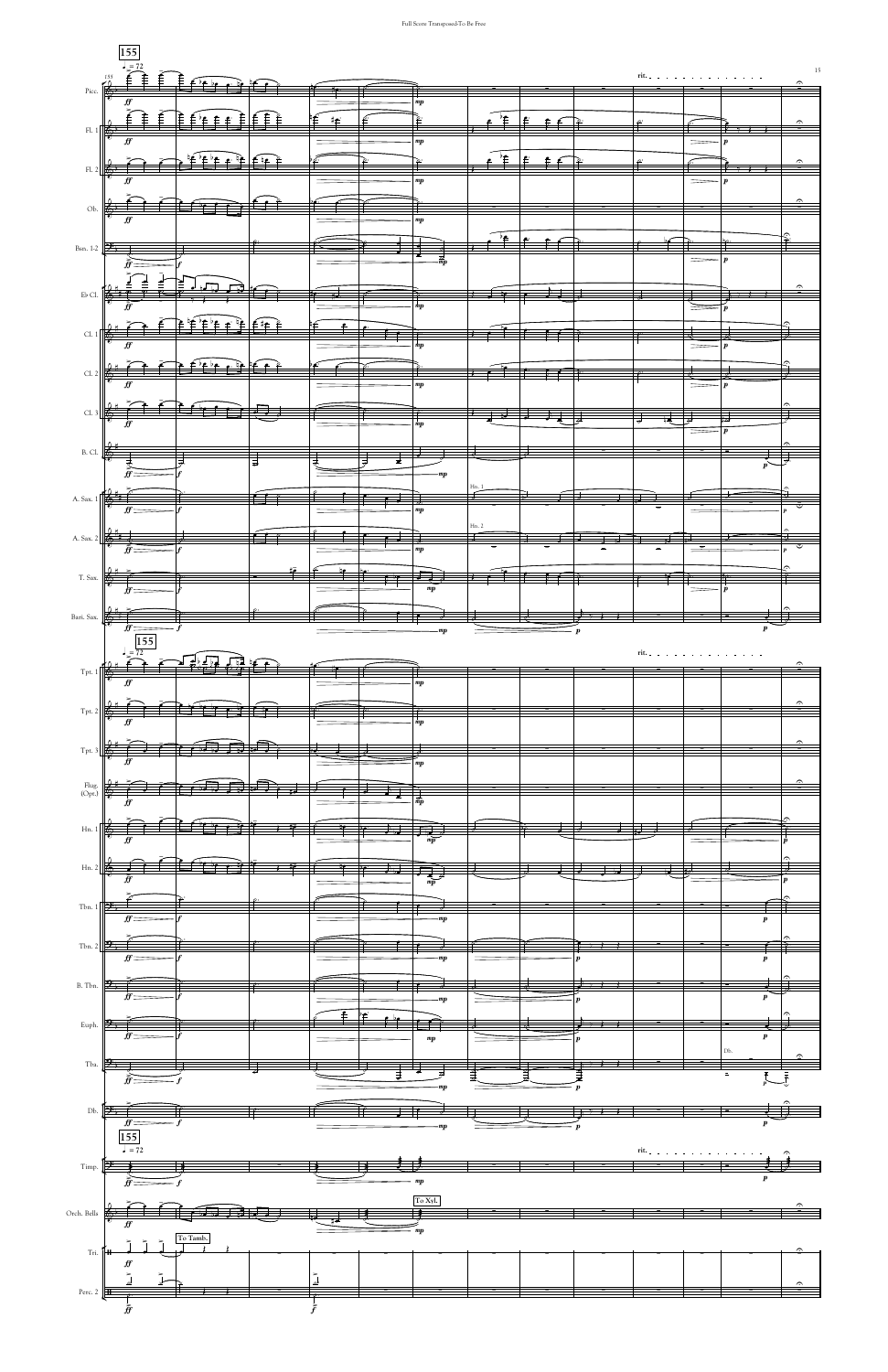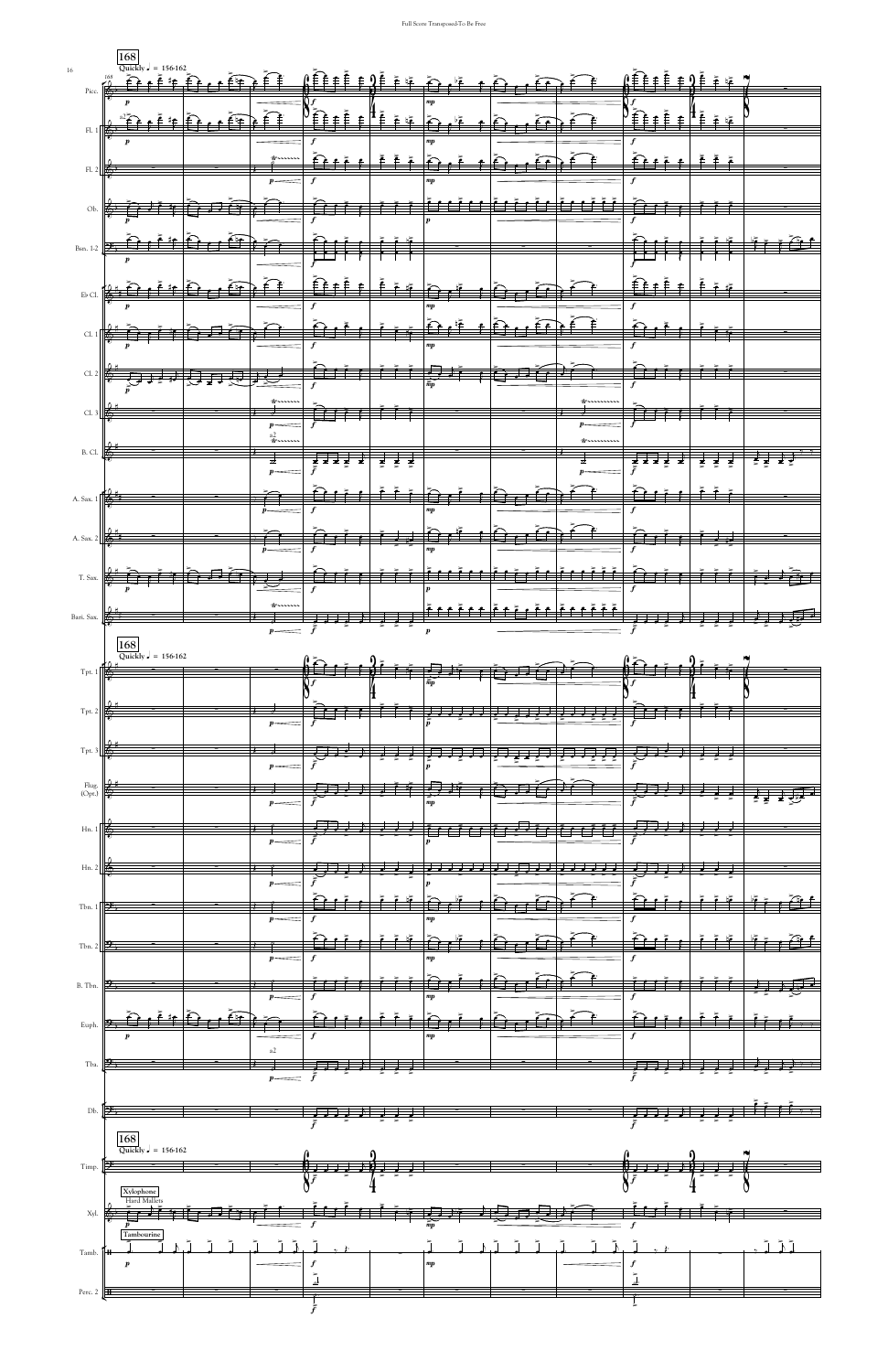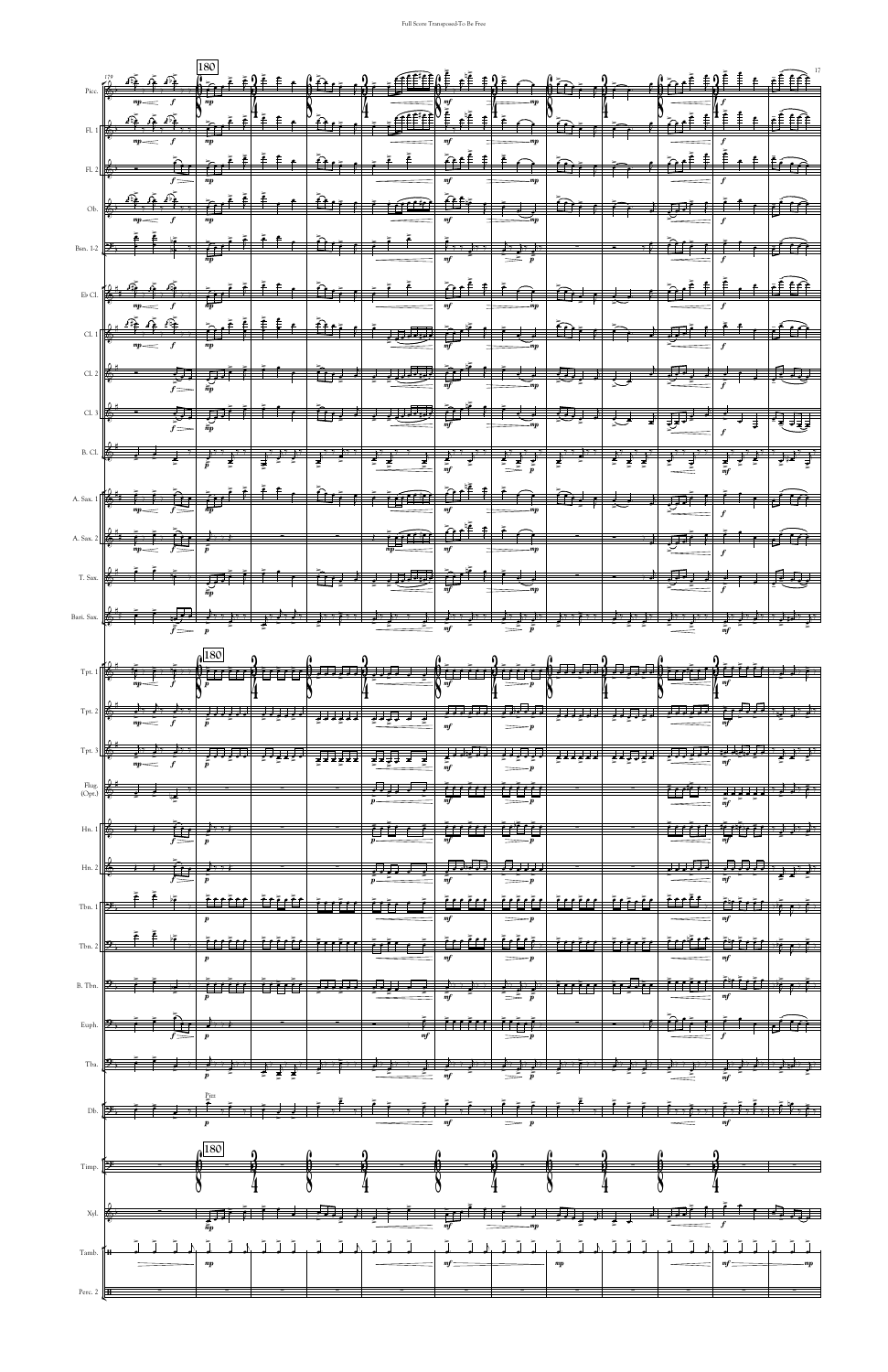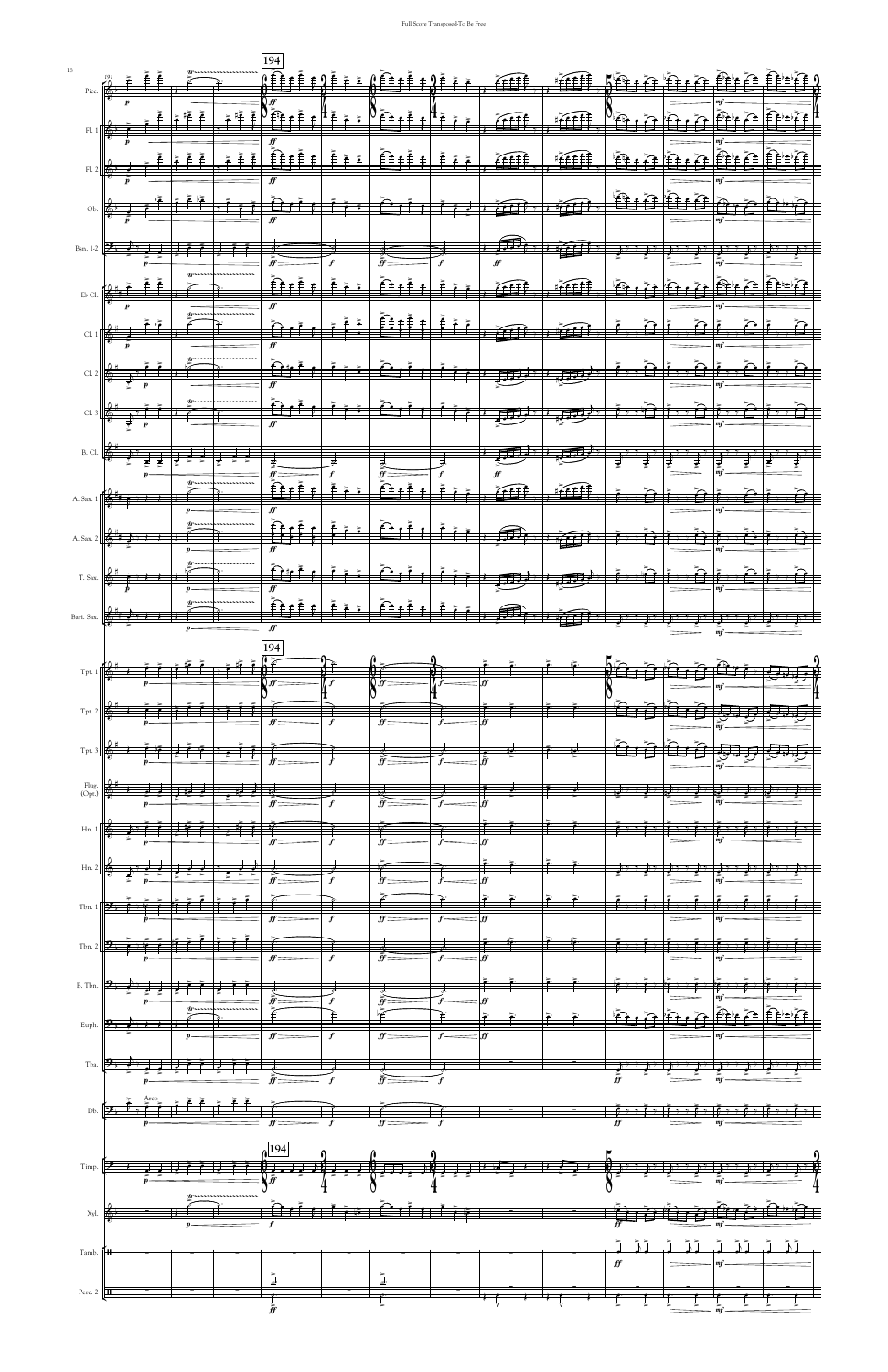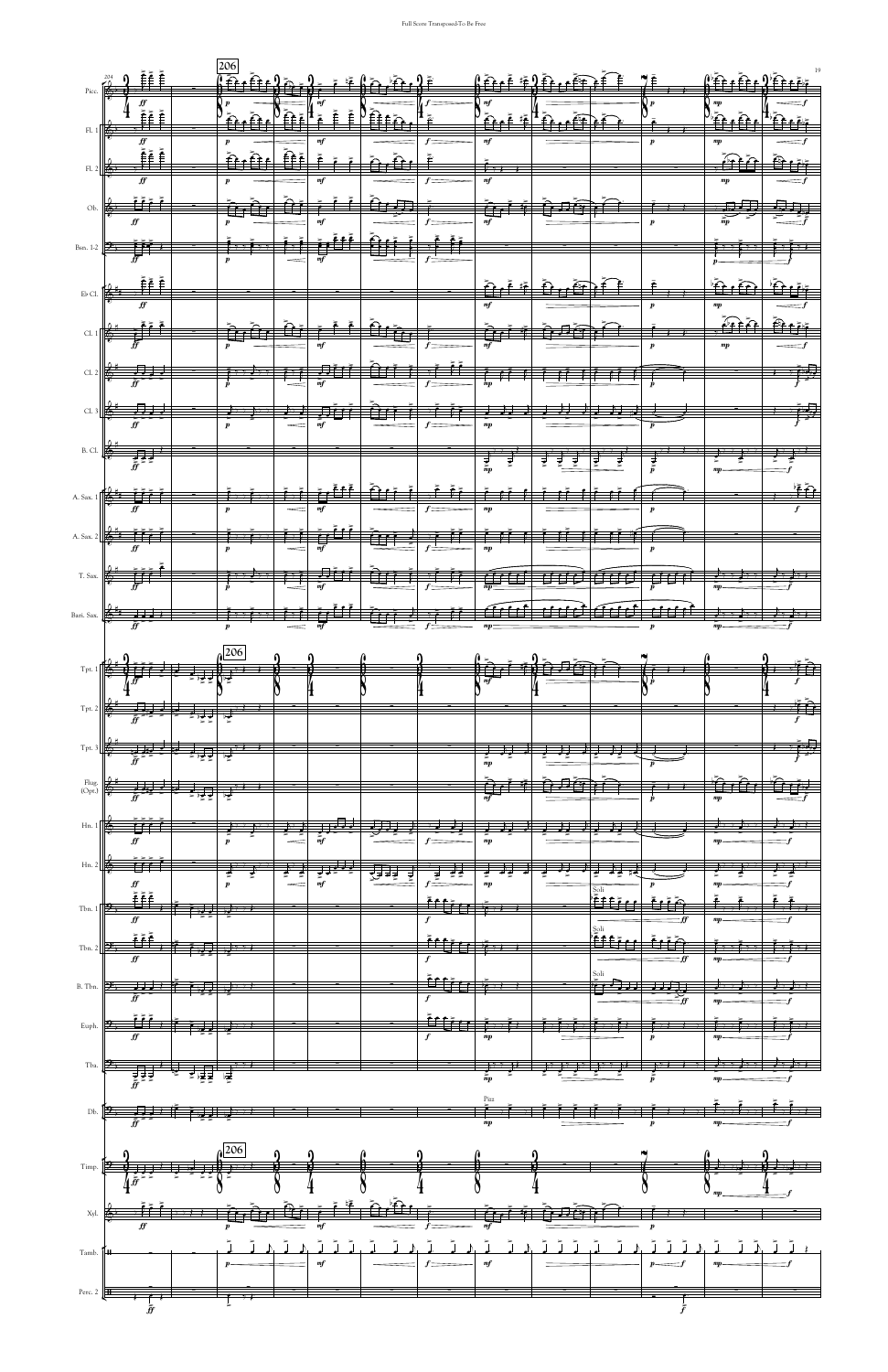

Full Score Transposed-To Be Free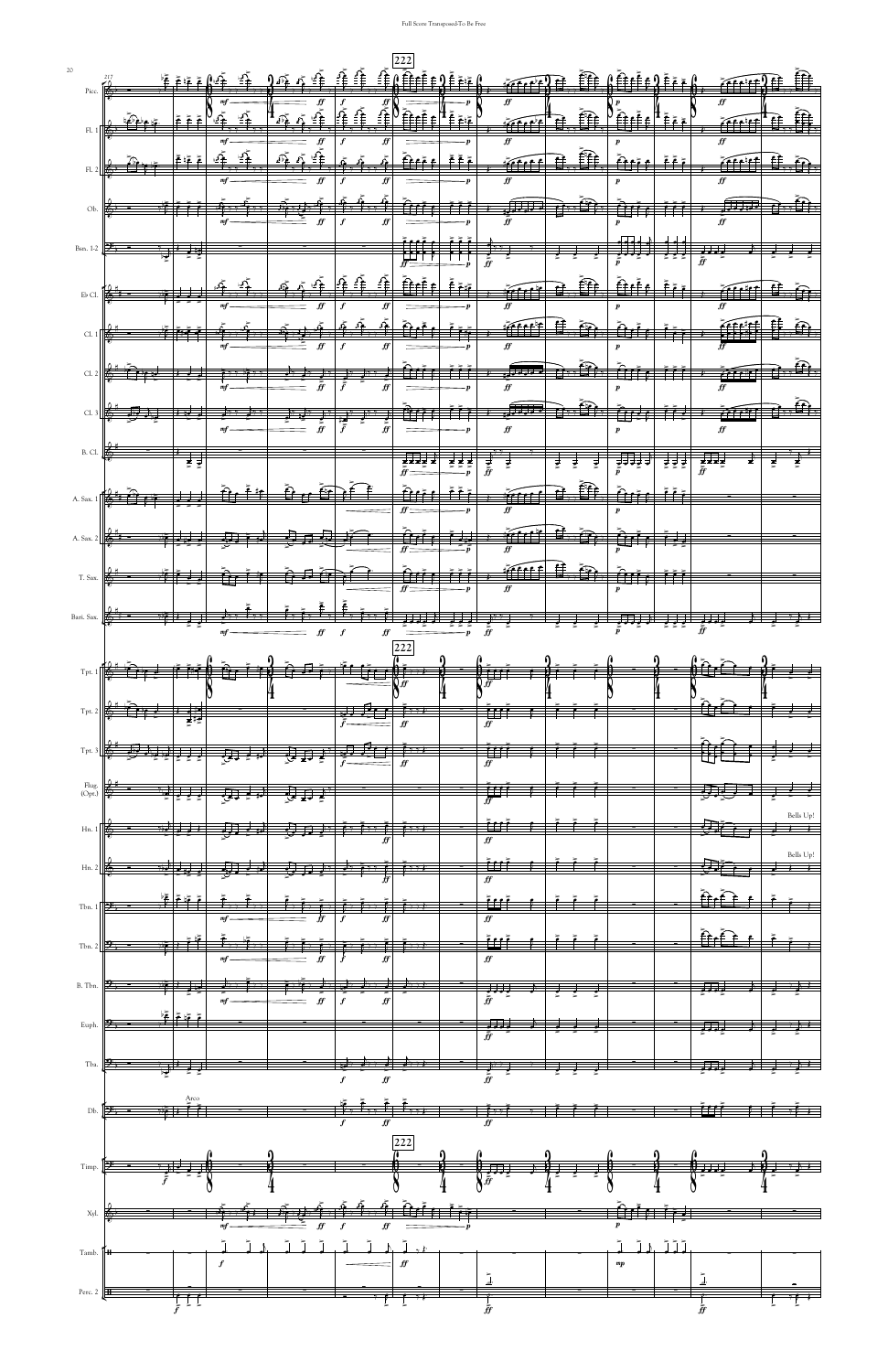